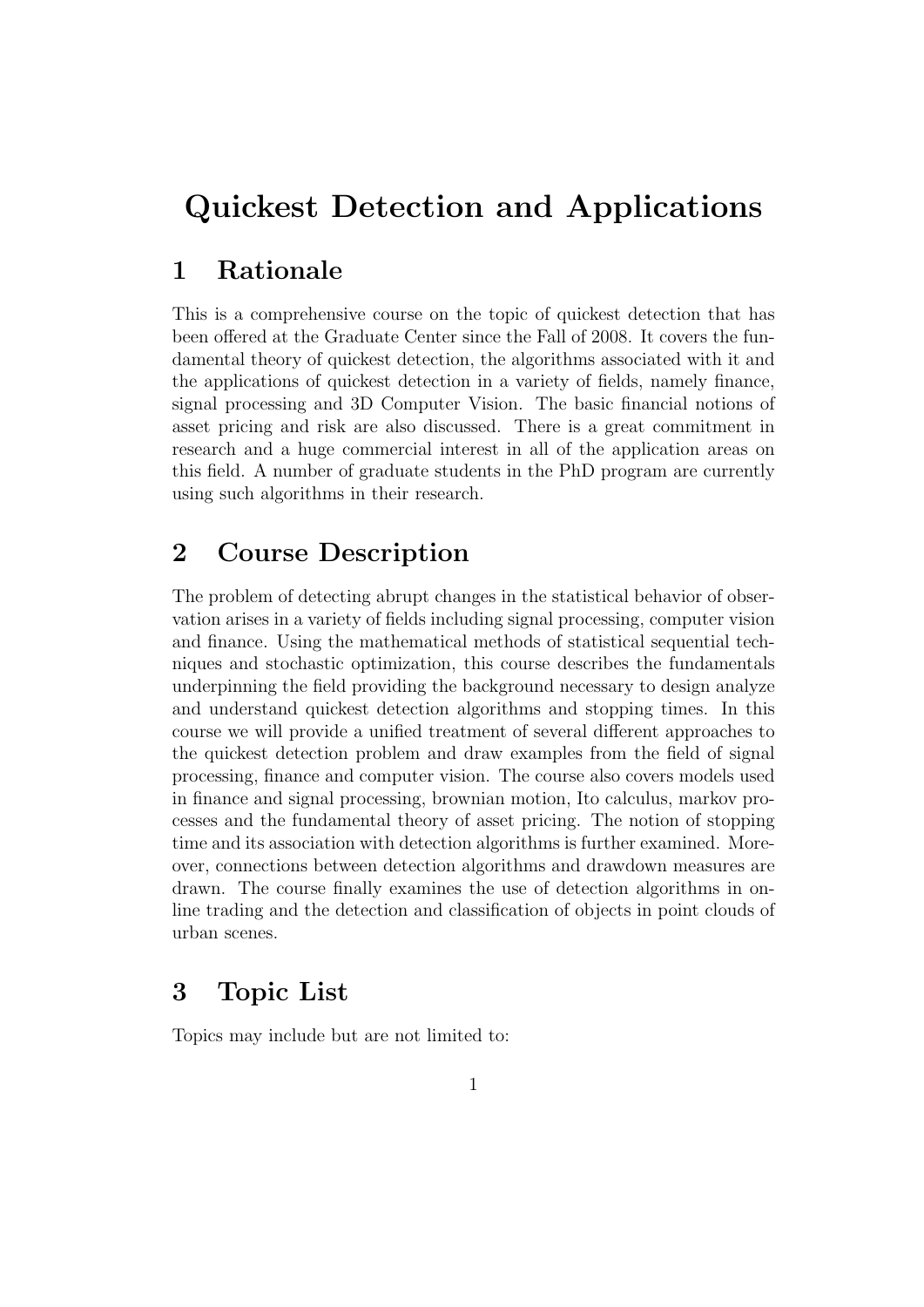- Statistical and sequential hypothesis testing
- The sequential probability ratio test and the cumulative sum algorithms as stopping times
- Applications to computer vision, algorithmic trading and signal processing
- Modeling in finance and signal processing, brownian motion
- Ito calculus, martingales, markov processes and the fundamental theory of asset pricing
- Drawdowns measures of risk and connections to detection

## 4 Learning Goals

A general understanding of the importance of quickest detection in various fields.

- Understanding of the notion of stopping time and online detection
- Ability to formulate research questions and to write research reports
- Ability to present technical talks
- Understanding of selected detection algorithms and how they can be applied in various fields
- Knowledge of basic models and stochastic processes used in signal processing and finance
- Knowledge of the fundamental theory of asset pricing, the notion of risk and how it relates to drawdowns and detection

#### 5 Assessment

The course requires a midterm exam, a project and a final. Each student will prepare a research report either related to the theoretical study of detection algorithms or to adjusting and applying detection algorithms in a topic of